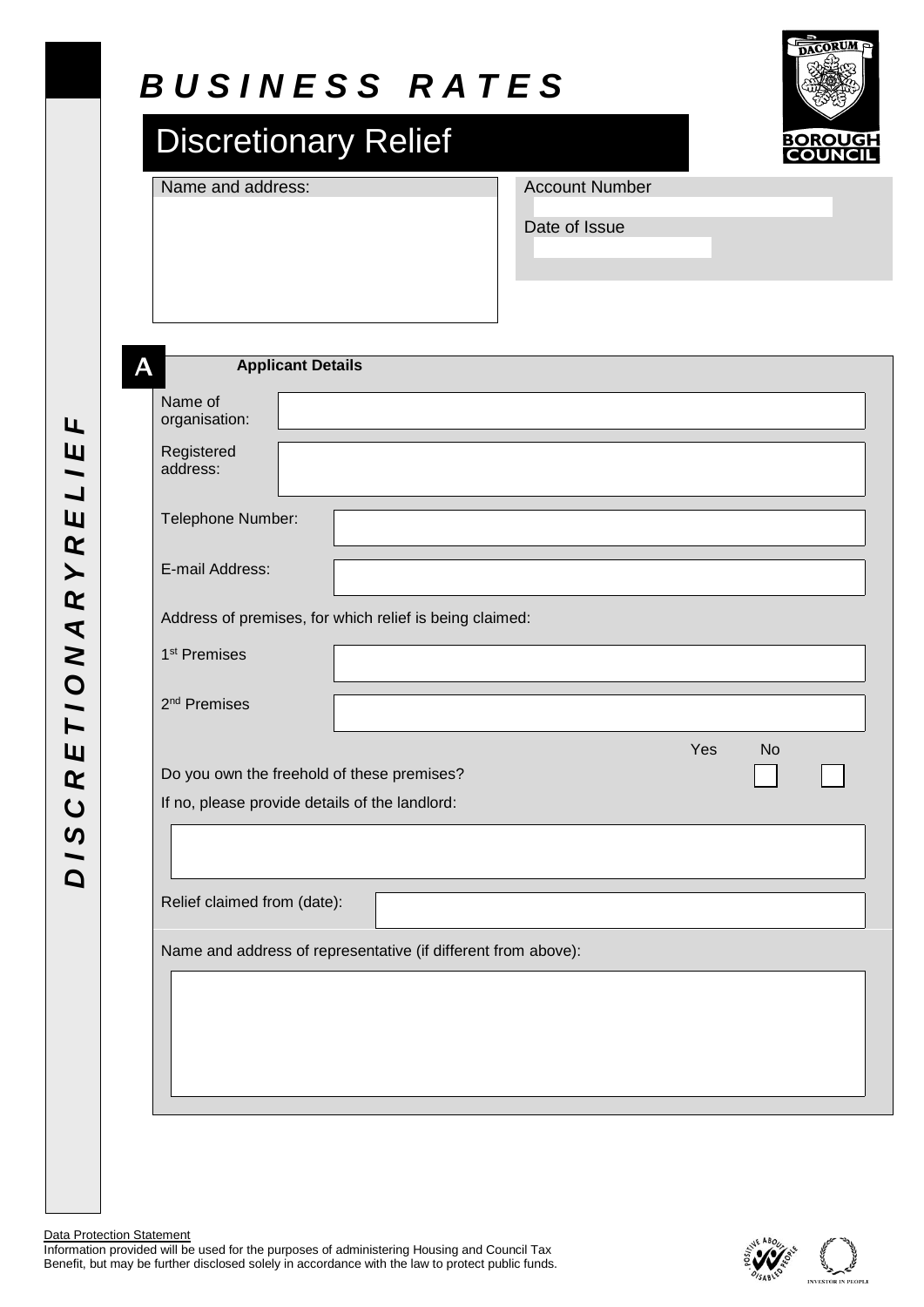# *B U S I N E S S R A T E S*

### **Important Note**

Restrictions to Discretionary relief may be made, dependant on the financial standing and objectives of the organisation or charity.

| <b>Charity or Organisation Details</b><br>В                                                                                                                                                                                                                                          | (please tick) |           |  |
|--------------------------------------------------------------------------------------------------------------------------------------------------------------------------------------------------------------------------------------------------------------------------------------|---------------|-----------|--|
|                                                                                                                                                                                                                                                                                      | Yes           | <b>No</b> |  |
| Is the applicant:                                                                                                                                                                                                                                                                    |               |           |  |
| A registered charity?                                                                                                                                                                                                                                                                |               |           |  |
| Excepted or exempt from registration?                                                                                                                                                                                                                                                |               |           |  |
| Recognised as a charity for Income Tax purposes?                                                                                                                                                                                                                                     |               |           |  |
| A registered Community Amateur Sports Club (CASC)?                                                                                                                                                                                                                                   |               |           |  |
| Please use separate sheet if you need more room to answer any of these questions                                                                                                                                                                                                     |               |           |  |
| <b>Access</b>                                                                                                                                                                                                                                                                        |               |           |  |
| Is membership open to all sections of the community? (Please give details of any restrictions on<br>membership, the costs of membership, and any other information you think is relevant.) Generally,<br>organisations should be prepared to show that membership is open to anyone. |               |           |  |
|                                                                                                                                                                                                                                                                                      |               |           |  |
|                                                                                                                                                                                                                                                                                      |               |           |  |
|                                                                                                                                                                                                                                                                                      |               |           |  |
|                                                                                                                                                                                                                                                                                      |               |           |  |
|                                                                                                                                                                                                                                                                                      |               |           |  |
|                                                                                                                                                                                                                                                                                      |               |           |  |
| Do you actively encourage membership from particular groups in the community? (For example: young                                                                                                                                                                                    |               |           |  |
| people, women, older age groups, people with disabilities, ethnic monitories etc.)                                                                                                                                                                                                   |               |           |  |
|                                                                                                                                                                                                                                                                                      |               |           |  |
|                                                                                                                                                                                                                                                                                      |               |           |  |
|                                                                                                                                                                                                                                                                                      |               |           |  |
|                                                                                                                                                                                                                                                                                      |               |           |  |
|                                                                                                                                                                                                                                                                                      |               |           |  |
| Are the facilities available to people who are not members? (For example: schools, casual public<br>sessions and so on.)                                                                                                                                                             |               |           |  |
|                                                                                                                                                                                                                                                                                      |               |           |  |
|                                                                                                                                                                                                                                                                                      |               |           |  |
|                                                                                                                                                                                                                                                                                      |               |           |  |
|                                                                                                                                                                                                                                                                                      |               |           |  |

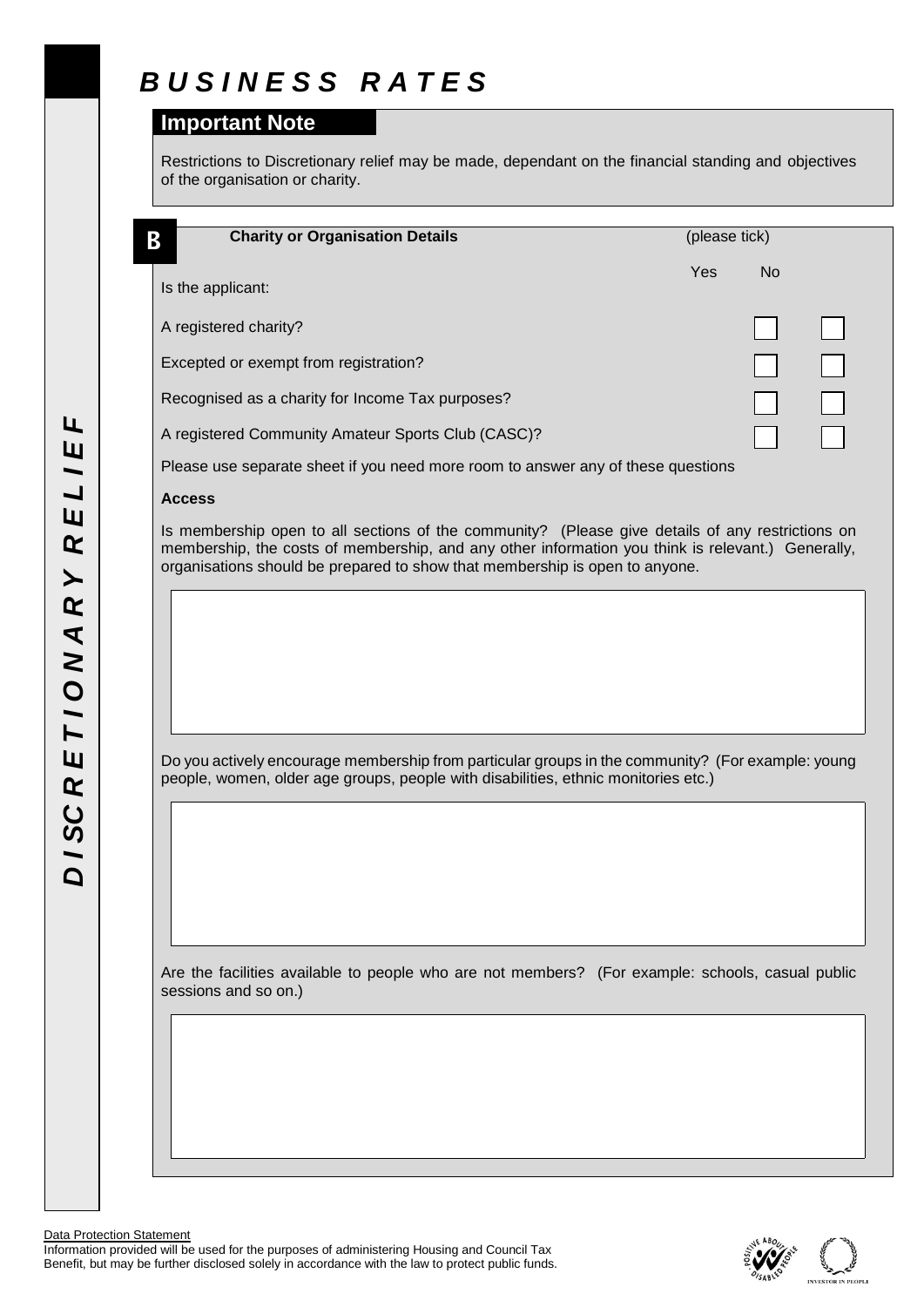### *BUSINESS RATES*

#### **Facilities**

| <u>wannoo</u>                                                                                                                                          |     |                |      |
|--------------------------------------------------------------------------------------------------------------------------------------------------------|-----|----------------|------|
| Does the organisation:                                                                                                                                 | Yes | N <sub>o</sub> |      |
| Provide training or education for its members?                                                                                                         |     |                |      |
| Provide schemes for particular groups to develop their skills?<br>(for example. young people, people with disabilities, retired people.)               |     |                |      |
| <b>Other Issues</b>                                                                                                                                    |     |                |      |
| Is the organisation affiliated to local or national organisations?<br>(for example: local sports or arts councils, national representative<br>bodies.) |     |                |      |
| What percentage of the membership is made up of people who live mainly in the<br>area covered by Dacorum Borough Council?                              |     |                | $\%$ |
| If applicable, please explain why registration with the Charity Commission is not required?                                                            |     |                |      |
|                                                                                                                                                        |     |                |      |
|                                                                                                                                                        |     |                |      |
|                                                                                                                                                        |     |                |      |
|                                                                                                                                                        |     |                |      |
|                                                                                                                                                        |     |                |      |
|                                                                                                                                                        |     |                |      |
|                                                                                                                                                        |     |                |      |
|                                                                                                                                                        |     |                |      |
|                                                                                                                                                        |     |                |      |
|                                                                                                                                                        |     |                |      |
|                                                                                                                                                        |     |                |      |
|                                                                                                                                                        |     |                |      |
|                                                                                                                                                        |     |                |      |
|                                                                                                                                                        |     |                |      |
|                                                                                                                                                        |     |                |      |
|                                                                                                                                                        |     |                |      |
|                                                                                                                                                        |     |                |      |
|                                                                                                                                                        |     |                |      |
|                                                                                                                                                        |     |                |      |
|                                                                                                                                                        |     |                |      |
| Please describe the charity or organisation's main purposes and objectives:                                                                            |     |                |      |
|                                                                                                                                                        |     |                |      |
|                                                                                                                                                        |     |                |      |